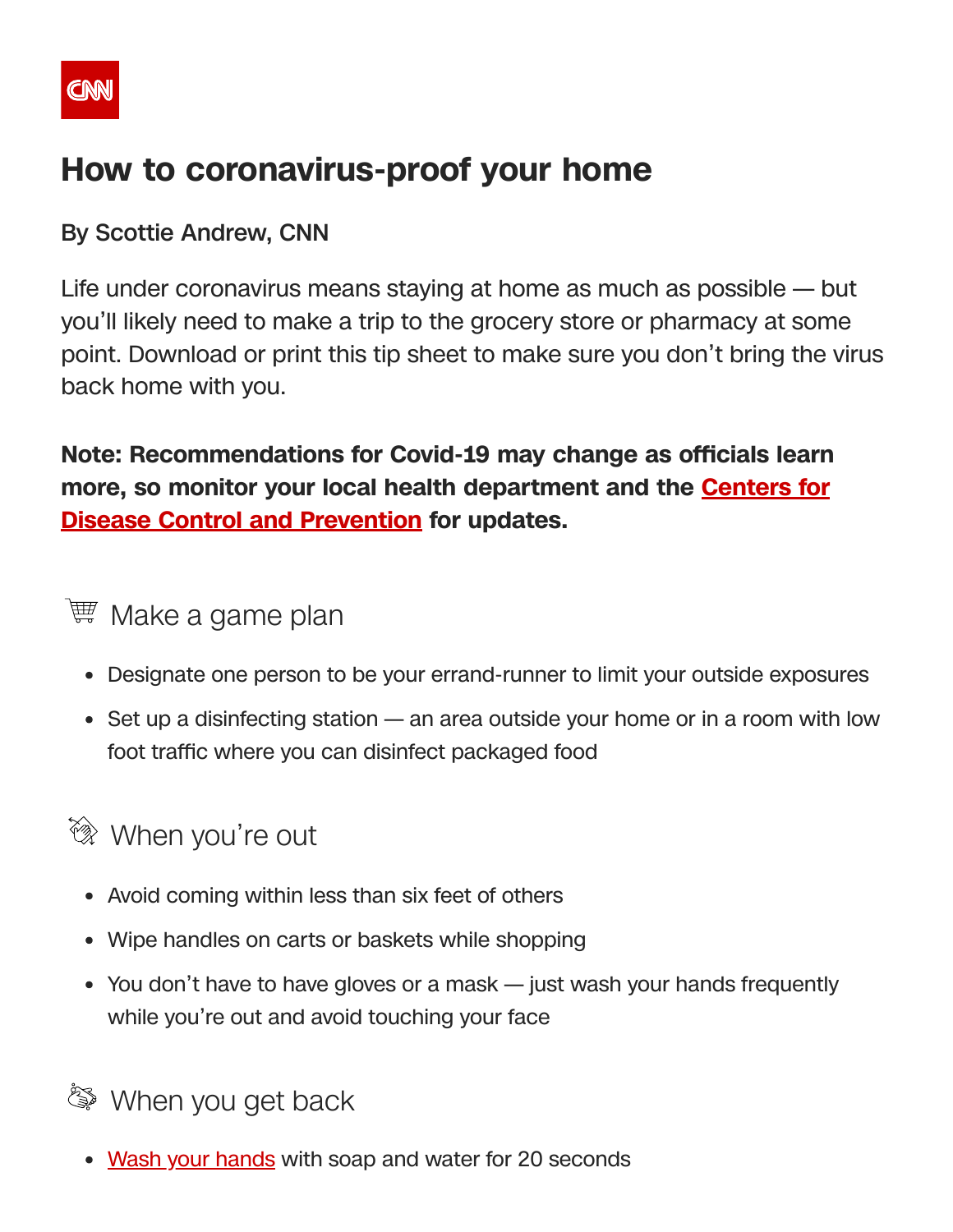- Disinfect takeout boxes and packaged foods at your disinfecting station
- Thoroughly wash produce before putting it in your kitchen

#### <sup>资</sup> Disinfect

- Disinfect everything you touch doorknobs, light switches, keys, phone, keyboards, remotes, etc.
- Use **EPA-approved disinfectants** (these include Clorox Disinfecting Wipes and certain Lysol sprays) and leave surfaces wet for 3-5 minutes

#### M) **Delivery**

- Ask workers to drop deliveries off on your doorstep or an area of your complex
- If they need you to come to the door, keep six feet of distance
- Pay and tip online when possible
- After you pick up mail from your mailbox, wash your hands

## **E** Laundry

- Wash clothes, towels and linens regularly on the warmest setting
- Disinfect your laundry hamper, too, or place a removable liner inside it
- Don't shake dirty laundry to avoid dispersing the virus in the air

# Ŵ⊤Ŵ Guests

- You shouldn't allow guests over right now
- If you need to house a family member or friend, avoid shared living spaces as much as you can
- If they need to enter shared living spaces, ask them to keep six feet of distance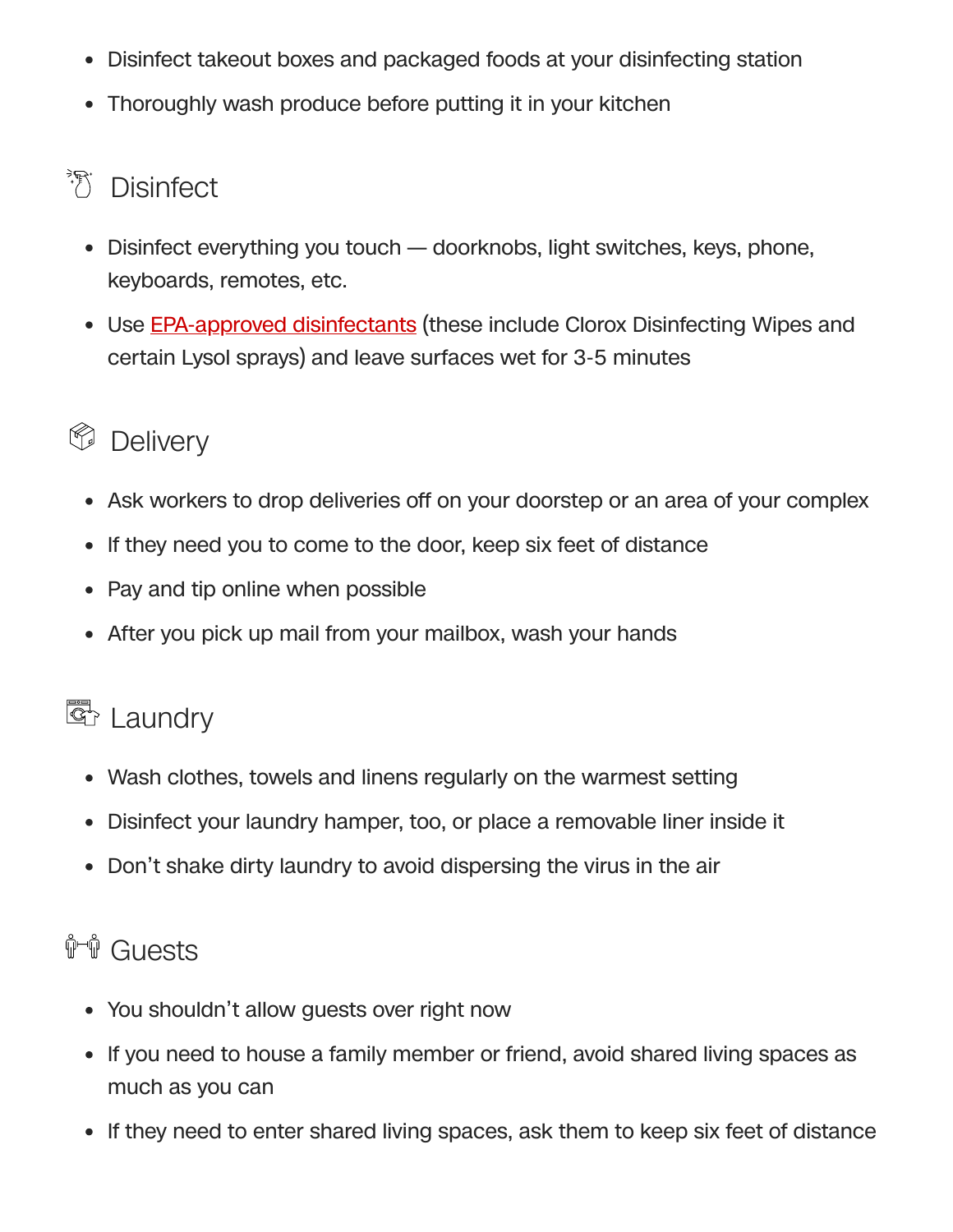#### If someone in your home gets sick  $\bigcirc$

- First, consult your doctor
- Isolate them in another room and ask them to use a separate restroom
- Disinfect frequently touched surfaces every day
- Avoid sharing items with them
- Wear gloves when washing their laundry
- Continue to wash your hands frequently
- Ask them to wear a face mask if they have one

### $\mathbb{\Phi}$  Supplies you'll need

- EPA-approved disinfectants
- If you don't have disinfectants, make a bleach solution:
	- Mix four teaspoons bleach per quart of water; or
	- Use a 70% alcohol solution
- Laundry detergent
- Trash bags
- Prescription medicines (you can mail order these)
- Canned foods fruits, veggies, beans
- Dry goods breads, pastas, nut butters
- Frozen foods meats, veggies, fruits

## **图 Pets**

- Supervise your pet in your backyard
- It's OK to play with them outside just keep your distance from other humans